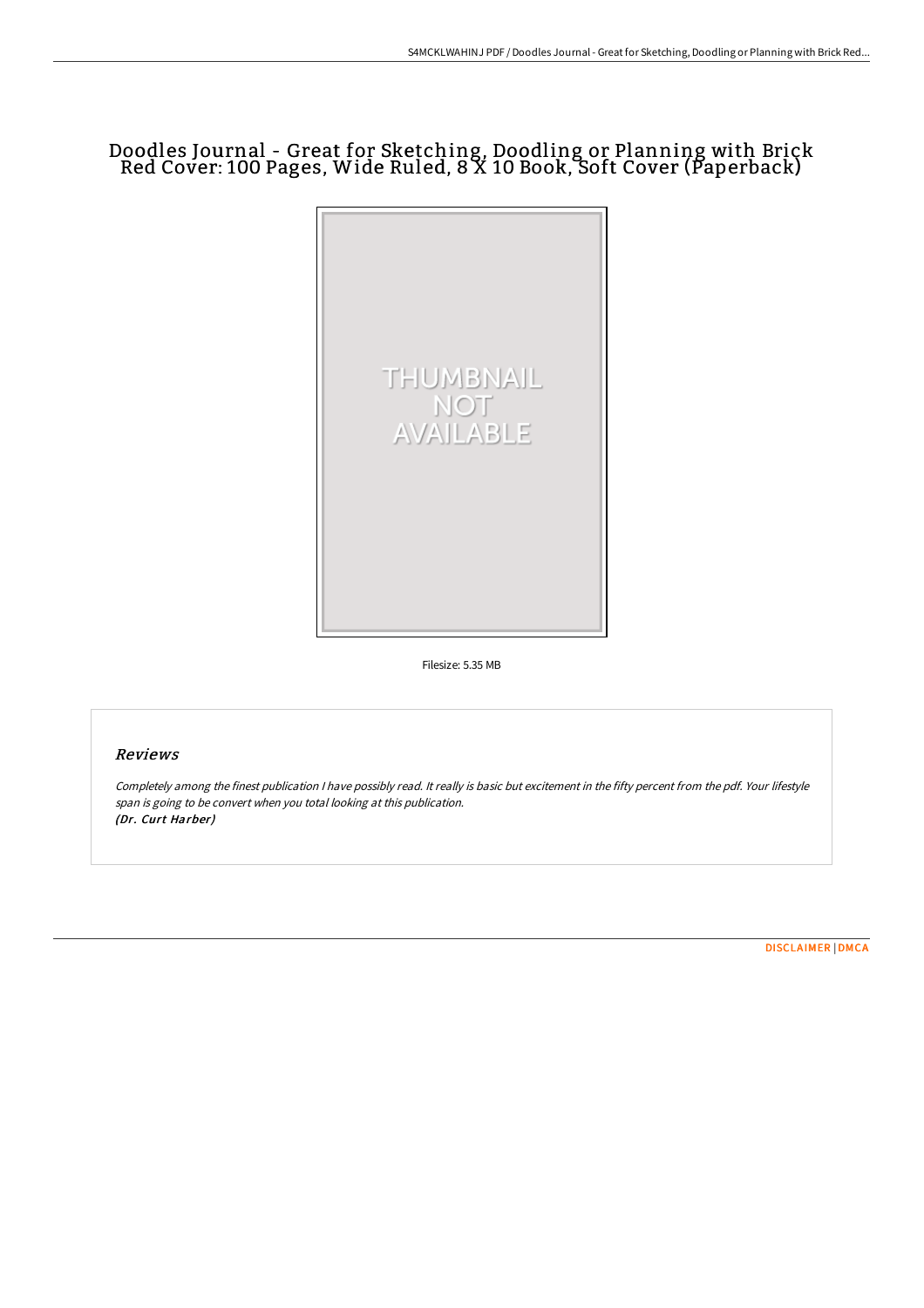## DOODLES JOURNAL - GREAT FOR SKETCHING, DOODLING OR PLANNING WITH BRICK RED COVER: 100 PAGES, WIDE RULED, 8 X 10 BOOK, SOFT COVER (PAPERBACK)



To download Doodles Journal - Great for Sketching, Doodling or Planning with Brick Red Cover: 100 Pages, Wide Ruled, 8 X 10 Book, Soft Cover (Paperback) eBook, remember to follow the link below and save the file or have access to additional information that are highly relevant to DOODLES JOURNAL - GREAT FOR SKETCHING, DOODLING OR PLANNING WITH BRICK RED COVER: 100 PAGES, WIDE RULED, 8 X 10 BOOK, SOFT COVER (PAPERBACK) book.

Createspace Independent Publishing Platform, 2017. Paperback. Condition: New. Language: English . Brand New Book \*\*\*\*\* Print on Demand \*\*\*\*\*.Doodling/Sketching Journal This doodle journal was designed to incorporate 2 skills - drawing and imagination. Learning to use your imagination is an important skill. Imagination is one of the first steps in achieving anything and is needed in the creation process. It is what will help you to find solutions to any obstacle you face or any goal you want to achieve. Doodling helps to bring our imagination to life. Doodling also helps with concentration, learning/memory, alleviating stress, refining our thoughts and increasing your creativity. Need help with what to sketch? Challenge yourself to draw something you saw during the day and then make up a little story about it. If you start with something you see, hear or eat during the day, the mind blocks will be removed and the creativity juice will began to flow. Other sketch/doodle suggestions. mind map a book, a lecture, a documentary sketch a goal/dream sketch ideas about a hobby map out/sketch a project do some brainstorming make a list/drawing of your favorite things Children learn to draw before they can read or write. The need to create, to express ourselves is part of the human experience.so if you need a break take a few moments to doodle. The doodle journal is designed to be used with pencils, colored pencils, colored pens, crayons and ink stamps. (It isn t designed for watercolors or markers.) There are several editions. If you struggle with a daily journal or need more than one page per day, pick an edition that has a title or date line. (The undated journals can also be used for brainstorming, project planning, story development and much more.) Journal/Book Dimensions = 8 x 10 (20.32...

B Read Doodles Journal - Great for Sketching, Doodling or Planning with Brick Red Cover: 100 Pages, Wide Ruled, 8 X 10 Book, Soft Cover [\(Paperback\)](http://bookera.tech/doodles-journal-great-for-sketching-doodling-or--6.html) Online

B Download PDF Doodles Journal - Great for Sketching, Doodling or Planning with Brick Red Cover: 100 Pages, Wide Ruled, 8 X 10 Book, Soft Cover [\(Paperback\)](http://bookera.tech/doodles-journal-great-for-sketching-doodling-or--6.html)